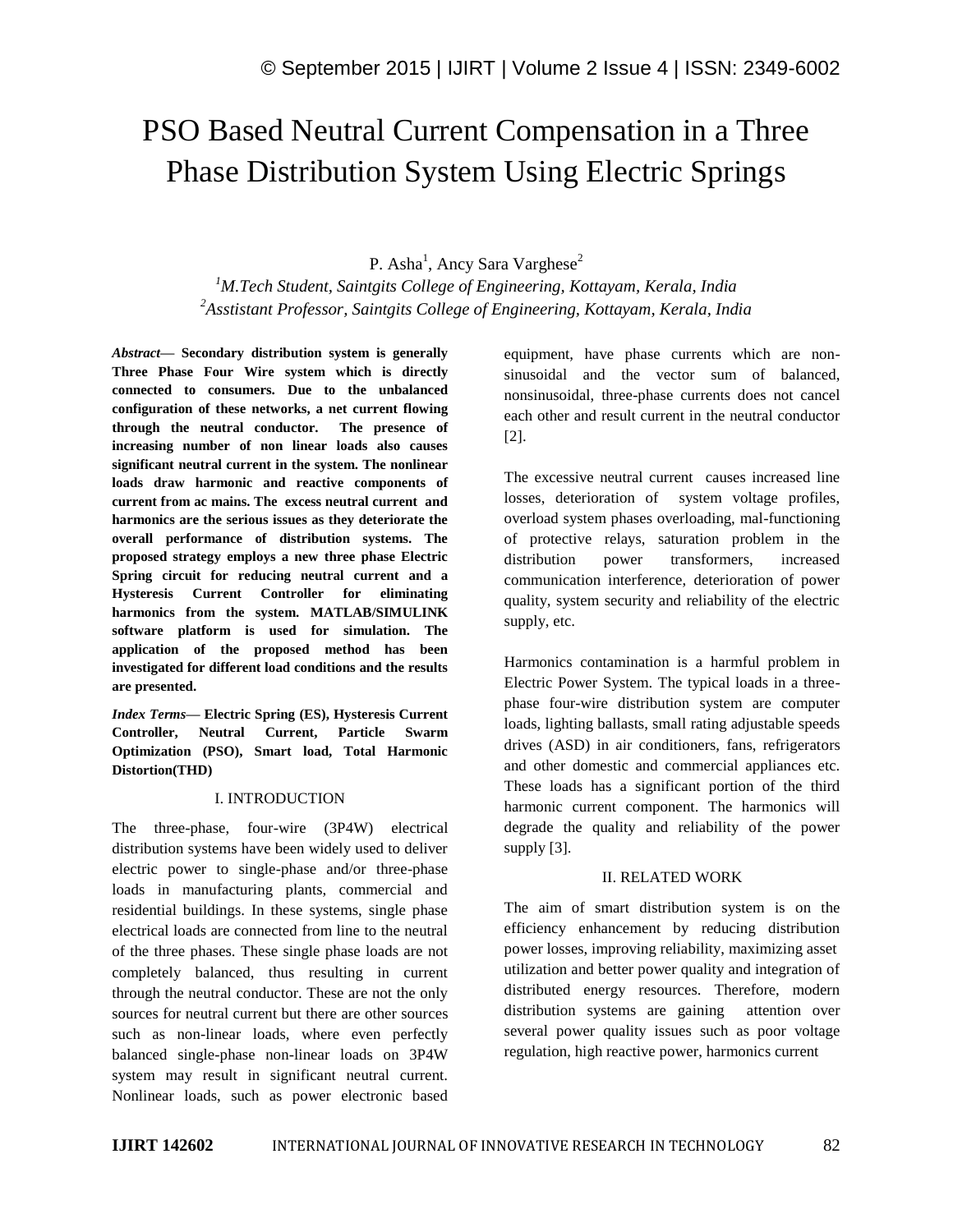burden, phase unbalancing, excessive neutral line current, etc. There are various methods that deals with mitigation of neutral current.

Conventional passive and active power filters have been employed to solve the problems of harmonic currents and neutral-line current in three-phase fourwire distribution power systems [4]-[6]. The performance of passive filter is often significantly affected by the system impedance. The capacity and manufacturing cost of the power converter used in active filter is very high, thus limiting wide application of active power filters.

In comparison to the conventional passive and active filter methods, the electromagnetic filter is simpler, less expensive device, particularly for low voltage applications [7]. However, nonzero filter resistance, nonzero leakage flux, and nonideal magnetic coupling does not allow perfect filter performance. The zig-zag transformer is connected to the load in parallel, has been employed to attenuate the neutralline current due to the advantages of low cost, high reliability and simplified circuit connection [8]. However, application of this method may result in the neutral voltage variation or raising the neutral voltage of the load side.

The electric spring is a new demand side management technology [9] . It can provide electric active suspension functions for stability of voltage and frequency in a distributed manner for future smart grid [10]. The change from output voltage control to input voltage control of a reactive power controller makes the electric spring suitable for future smart grid applications. For the compensation of neutral current, a new three-phase Electric Spring topology is proposed and its operating principle is explained.

The widespread use of non-linear loads causes, significant amounts of harmonic currents are being injected into power systems. Passive power filters (PPF) are generally used as traditional way for harmonic suppression which has made up of basic components like power capacitor, power inductance and resistance. It cannot filter the non-characteristic harmonics. The active power filter works on the operating principle by detecting harmonic current to calculate the amount of the compensating current needed for feeding back to the power system inorder to cancel the harmonic current [11]. There are various current control methods for such active power filter configurations, but for quick current control and easy implementation hysteresis band current control method has the highest rate among other current control methods such as sinusoidal PWM.

## III. METHODOLOGY

A three-phase Electric Spring is a three-phase inverter with a small battery storage on its DC link . The inverter output of each phase is connected to the primary side of an isolation transformer. The secondary sides of these isolation transformers are connected in series with three noncritical loads in star connection with the neutral line connected to the neutral point of three phase power source. The series connection of the electric spring and the non critical loads is collectively known as smart load. Critical loads in star connection are connected in parallel with this smart load. The neutral point of the critical load is also connected to the neutral point of power source.



Fig.1 Implementation of Three Phase ES

A mechanical spring can expand and contract within a certain displacement only. Similarly an ES can regulate the line current within a certain range only [12] . Since the three-phase ES is typically a threephase inverter with a constant DC voltage link, the output voltage of ES is limited by the DC link voltage. Thus the compensation voltage can vary in amplitude subject to the limitation of the DC link voltage  $V_{dc}$  and have a phase angle for  $0^{\circ}$  to  $360^{\circ}$  with respect to the reference vector which is usually the line voltage of phase A in a three-phase power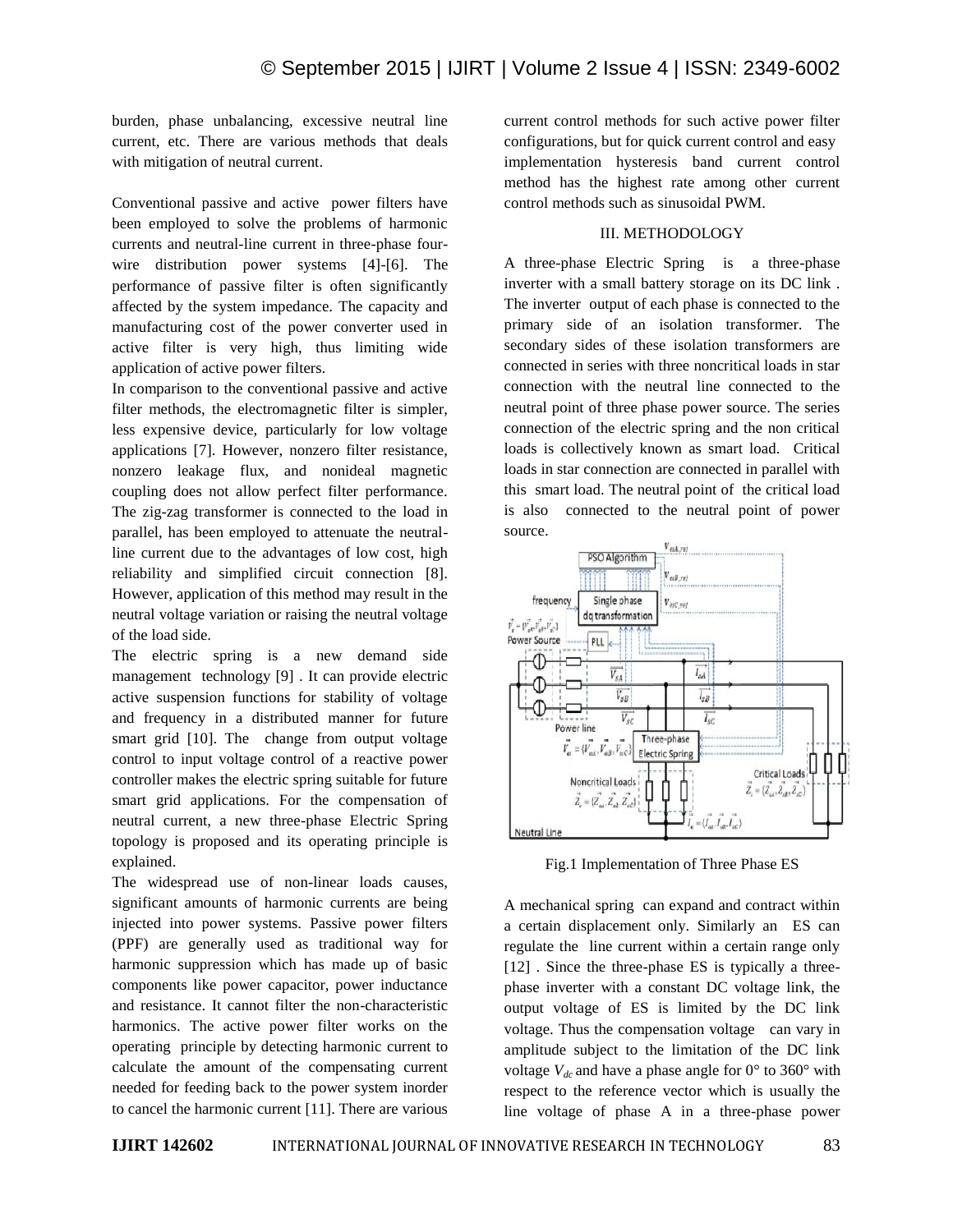system. The non-critical load is assumed as symmetric pure resistive and the critical load as symmetric resistive plus inductive load. In this system, it is considered that the critical loads are unbalanced among the three phases and the noncritical loads are balanced loads. The sum of power consumptions in the non-critical loads and critical loads represents the total power consumption. In the absence of compensation, the line currents are unbalanced due to the asymmetric load impedance of the critical loads and are given by

$$
I_{A} = \left(\frac{1}{z_{sA}} + \frac{1}{z_{oA}}\right) V_{sA} - \left(\frac{1}{z_{oA}}\right) V_{esA}
$$
  
\n
$$
I_{B} = \left(\frac{1}{z_{sB}} + \frac{1}{z_{oB}}\right) V_{sB} - \left(\frac{1}{z_{oB}}\right) V_{esB}
$$
  
\n
$$
I_{C} = \left(\frac{1}{z_{sC}} + \frac{1}{z_{oC}}\right) V_{sc} - \left(\frac{1}{z_{oC}}\right) V_{esc}
$$
  
\n(1)

The neutral current is the sum of  $\pm$  the three line currents and is given as

$$
I_{\text{neutral}} = \left(\frac{1}{z_{sA}} + \frac{1}{z_{oA}}\right) V_{sA} - \left(\frac{1}{z_{oA}}\right) V_{esA} +
$$
  
\n
$$
\left(\frac{1}{z_{sB}} + \frac{1}{z_{oB}}\right) V_{sB} - \left(\frac{1}{z_{oB}}\right) V_{esB} + \left(\frac{1}{z_{sC}} + \frac{1}{z_{oC}}\right) V_{sC} -
$$
  
\n
$$
\left(\frac{1}{z_{oC}}\right) V_{esc}
$$
  
\n(2)

ES voltage can be controlled to alter the line currents both in amplitude and phase within its operating limits, in response to the changing states of the critical loads. The limitations of the ES, is mathematically expressed as

$$
0 \le |V_{esA}|, |V_{esB}|, |V_{esc}| \le V_{dc}
$$
  

$$
0^0 \le \theta_{VesA}, \theta_{VesB}, \theta_{VesC} \le 360^0
$$
 (3)

The three-phase ES system includes a PLL (Phase Locked Loop) block, single-phase d-q transformation block and a Particle Swarm Optimization (PSO) based controller. In order to acquire accurate feedback, all variables in three-phase ES system should be synchronized under a fixed fundamental frequency. This is acquired by the installation of a PLL block which generates the fundamental system frequency and provides a reference vector with 0° phase angle. The line voltage of phase A is used as the reference vector. The single phase *d-q*  transformation block decouples each current and voltage signal independently into *d* and *q*  components. With the inclusion of PLL block, the decoupled voltages and currents are combined together into one *d-q* frame rotating at fundamental frequency of 50 Hz.

## A. *Particle Swarm Optimizaion Based Controller*

Particle swarm optimization (PSO) is a population based optimization technique [13], [14]. Each member of the population is called a particle. All the particles have fitness values which are evaluated by the fitness function to be optimized, and have velocities which direct the flying of the particles. These particles fly through the problem space by following the current optimum particles. PSO is initialized with a group of random particles (solutions) and then searches for the optima by updating generations. In every iteration, each particle is updated by two "best" values. The first one is the best solution (fitness) the particle has achieved so far. This is called pbest. Another "best" value that is tracked by the particle swarm optimizer is the best value, obtained so far by any particle in the overall population. This value is a global best and called gbest. After finding the two best values, the particle updates its velocity and positions.



B. *Hysteresis Current Controller for Harmonic Elimination*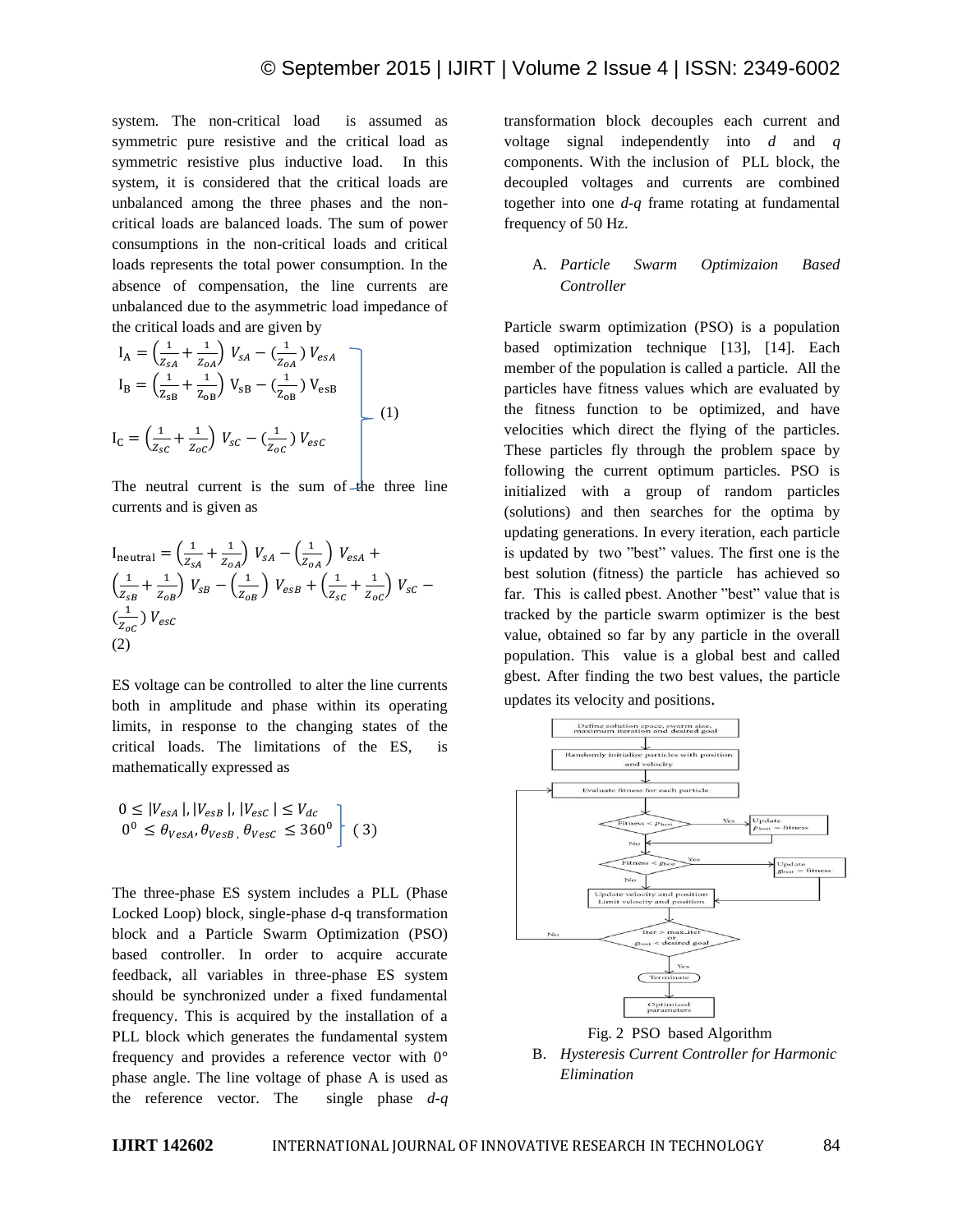Hysteresis current control is a method of controlling a voltage source inverter so that an output current which follows a reference current waveform[15]. This method controls the switches in an inverter asynchronously to ramp the current through an inductor up and down so that it tracks a reference current. Hysteresis current control is the simplest control method to implement.



Fig. 3 Hysteresis PWM Current Control and Switching logic.

A hysteresis current controller is employed with a closed loop control system. An error signal, e(t) is used to control the switches of an inverter. This error is the difference between the desired current,  $I_{ref}$  (t), and the current being injected by the inverter,  $I_{actual}(t)$ . When the error reaches the upper limit, the transistors are switched to force the current down. When the error reaches the lower limit the current is forced to increase. The range of the error signal controls the amount of ripple in the output current from the inverter and this is called the Hysteresis Band. The Hysteresis limits indicate directly to an offset from the reference signal and are referred to as the Lower Hysteresis Limit and the Upper Hysteresis Limit. The current is forced to stay within these limits even while the reference current signal is changing. The turn-on condition and turn-off condition for the inverter switches is

- Upper switch Off: (iact -ire f ) > HB.
- Lower switch Off: (iact -ire f ) < HB.

where HB denotes the Hysteresis Band. The width of the hysteresis band indicates the switching frequency of the inverter. According to the operating principle of the inverter, the output voltages of each phase depends on the switching pulses of the switches in each leg. As a result, the switching pulses for the active power filter can be obtained. The switching frequency can be altered by adjusting the width of the hysteresis tolerance band.

#### IV. RESULTS AND DISCUSSION

Fig.4 shows the simulation model for the implementation of a three phase Electric Spring for the reduction of neutral current in a secondary distribution system. The simulations are done in Matlab/Simulink software platform. The grid source is represented by three phase AC source. The non critical loads are represented as purely resistive or heating loads, and are balanced loads. The critical loads are represented as resistive cum inductive loads and are unbalanced loads. Two switches  $S_1$  and  $S_2$  are used for connectin the Electric Spring to the grid. Both the switches have a transition time of 0.2 seconds. i.e, switch  $S_1$  is initially closed and  $S_2$  is initially open. Therefore, the non critical loads are directly connected to the grid up to 0.2 seconds. At 0.2 seconds, switch  $S_1$  is open and  $S_2$  is closed. At that time, the non critical loads are connected to the grid through the three phase electric spring. The critical loads are directly connected to the grid.



Fig. 4 Simulation Model for the Reduction of Neutral Current and Harmonic Elimination

The system parameter specifications are given in Table I.

Table I: System Specification

| Grid Source Voltage | $415 \text{ V}$ , $3 \text{°}$ AC |
|---------------------|-----------------------------------|
| Frequency           | 50 Hz                             |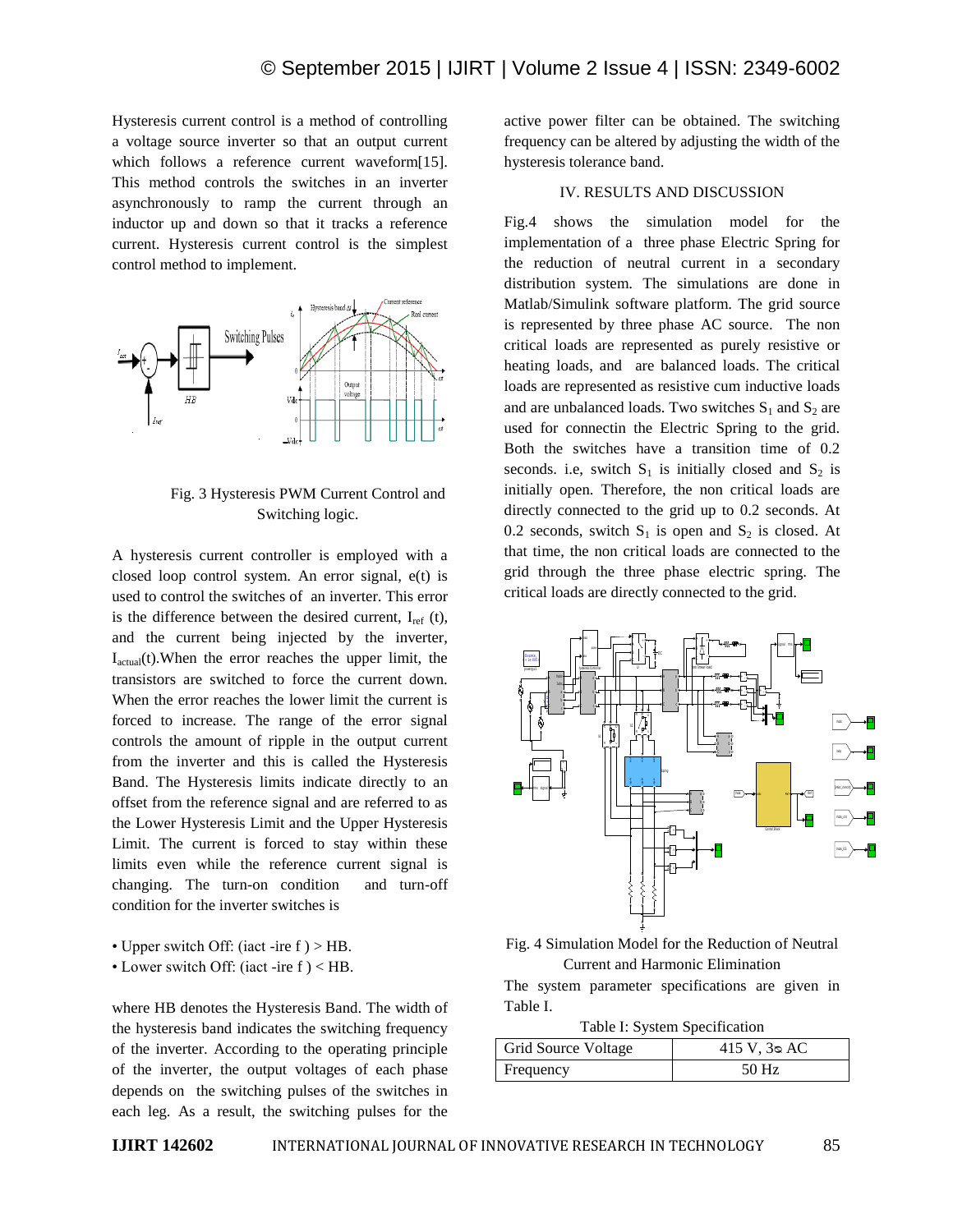The Particle Swarm Optimization (PSO) Algorithm output gives the optimized values of three phase reference voltages of Electric Spring. Fig. 5 shows the Iteration vs Best Fitness plot of the PSO Algorithm.



Fig. 5 Iteration vs Best Fitness plot

The performance of the system is observed by switching the Electric Spring for different loading conditions. The Electric Spring is connected to the grid at 0.2 seconds. From Fig. 6, it is observed that the supply side neutral current is reduced from 566.4 A to 0.8825 A with the introduction of compensation voltage V<sub>eS</sub>.



Fig. 6 Supply side Neutral current waveform Fig. 7 shows the load side neutral current waveform. The load side neutral current waveform remains the same even when an ES is connected to the system.





Fig. 8 shows the voltage across the critical loads. It is clear that, the voltage drop across the critical loads maintains throughout the period.



Fig. 8 Critical load voltage waveform

From Fig. 9, it is shown that the voltage across the non critical loads varies according to the Electric Spring voltage.



Fig.9 Non critical load voltage waveform Fig. 9 shows the voltage developed across the Three phase Electric Spring in order to acquire neutral current compensation.



Fig. 9 Three phase Electric Spring voltage Fig. 10 shows the harmonic analysis of the source current without Hysteresis Controller. The % THD of the system is shown as 25.53%.



Fig. 10 FFT Analysis : Without Hysteresis Controller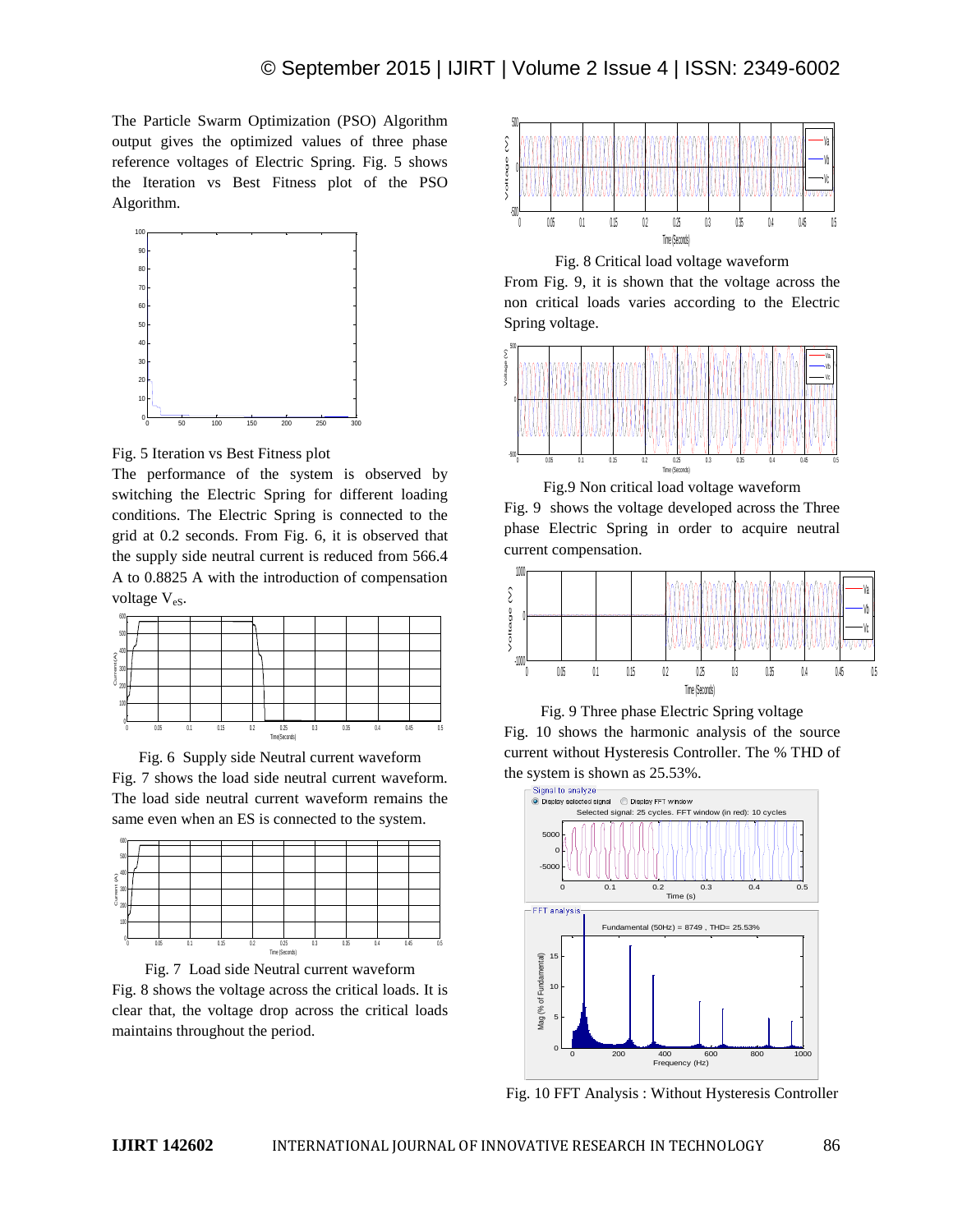Fig. 11 shows the harmonic analysis of the system with Hysteresis Controller. It can be seen that the % THD of the system is reduced from 25.53% to 0.59% with the introduction of Hysteresis Controller in to the system.



Table II shows the simulation results for first loading condition.

| Table II : First Loading Condition |               |          |         |         |                  |             |         |  |
|------------------------------------|---------------|----------|---------|---------|------------------|-------------|---------|--|
| Non                                | Critical load |          |         | Neutral |                  | %THD        |         |  |
| crit.                              | $(\Omega)$    |          |         | Current |                  |             |         |  |
| $Load(\Omega)$                     |               |          |         | (A)     |                  |             |         |  |
|                                    |               |          |         |         |                  |             |         |  |
|                                    |               |          |         |         |                  |             |         |  |
| Ph                                 | Ph.           | Ph.      | Ph.     | ES      | ES               | Wit         | With    |  |
| A,B,C                              | A             | B        | C       | on      | off              | hout        | Hyst.   |  |
|                                    |               |          |         |         |                  | <b>Hyst</b> | Control |  |
|                                    |               |          |         |         |                  |             |         |  |
|                                    |               |          |         |         |                  | Cont        |         |  |
|                                    |               |          |         |         |                  | rol         |         |  |
| 0.275                              | $0.07+$       | $0.15+$  | $0.17+$ | 566.    | $\overline{0}$ . | 25.5        | 0.59    |  |
|                                    | 0.42i         | $0.29$ j | 0.17j   | 4       | 88               | 3           |         |  |

Table III shows the simulation results for the second loading condition.

|  |  |  |  |  | Table III : Second Loading Condition |
|--|--|--|--|--|--------------------------------------|
|--|--|--|--|--|--------------------------------------|

| Non            | Critical load |        | Neutral |               | %THD  |         |         |
|----------------|---------------|--------|---------|---------------|-------|---------|---------|
| crit.          | $(\Omega)$    |        | Current |               |       |         |         |
| $Load(\Omega)$ |               |        | (A)     |               |       |         |         |
|                |               |        |         |               |       |         |         |
|                |               |        |         |               |       |         |         |
| Ph             | Ph.           | Ph.    | Ph.     | ES            | ES    | Without | With    |
| A,B,C          | A             | B      | C       | <sub>on</sub> | off   | Hyst.   | Hyst.   |
|                |               |        |         |               |       | Control | Control |
|                |               |        |         |               |       |         |         |
|                |               |        |         |               |       |         |         |
|                |               |        |         |               |       |         |         |
| 0.5            | $0.5+$        | $0.2+$ | $0.1+$  | 213.5         | 0.339 | 16.63   | 0.38    |
|                | 0.5j          | 0.3j   | 0.8j    |               |       |         |         |

#### V. CONCLUSION

The neutral current in a three phase distribution system is the result of unbalanced load and third harmonic currents. The excess neutral current in the conductor degrade the overall performance of a three phase secondary distribution system. A three phase Electric Spring circuit is introduced in to the three phase distribution system for reducing neutral current. The Particle Swarm Optimization (PSO) algorithm based controller is used for generating the control signals of Electric Spring. A Hysteresis Current Controller based PWM inverter is introduced into the system for eliminating harmonics from the system. The simulation results verified the effectiveness of the proposed system for reducing